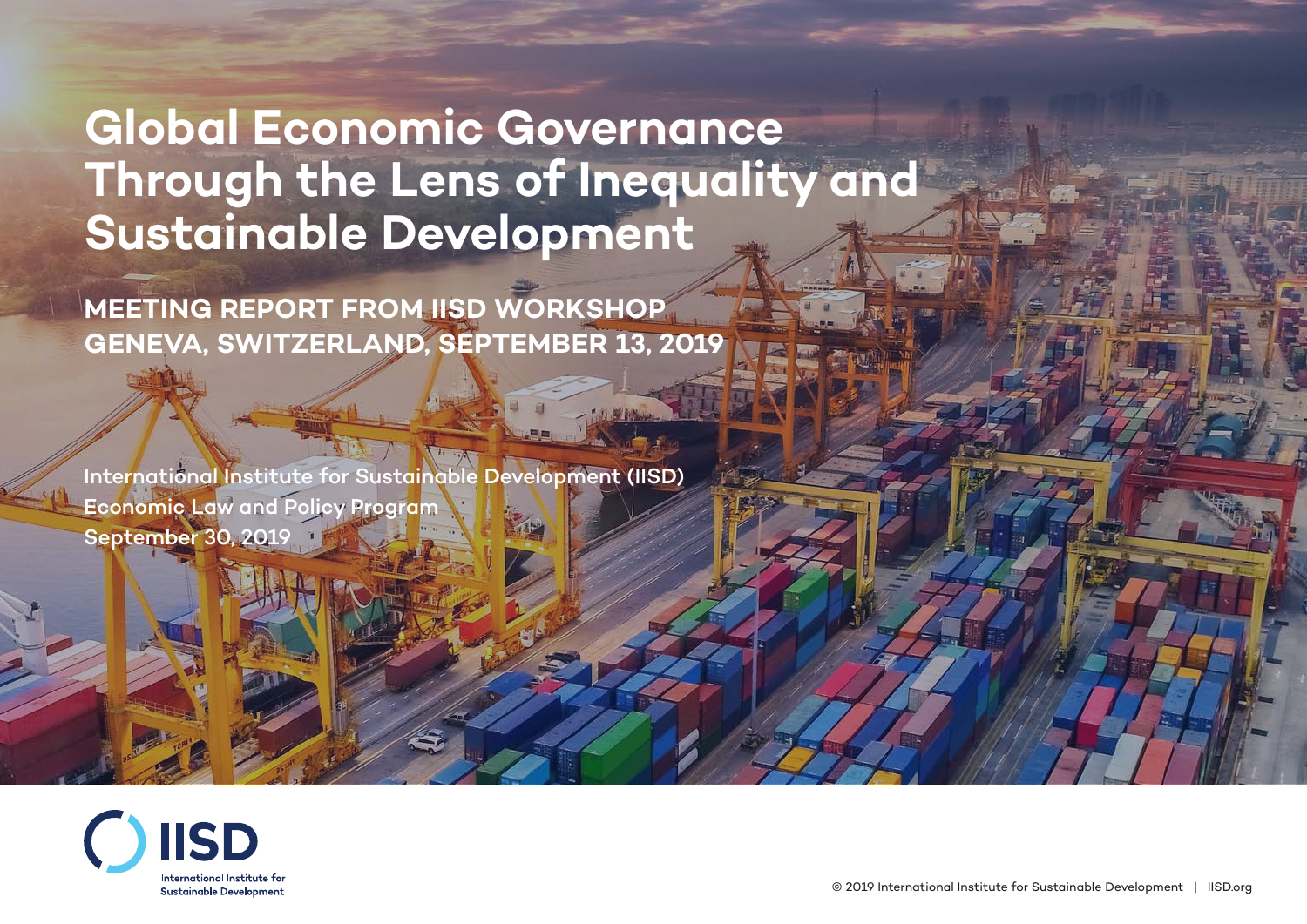# **Contents**

IISD would like to thank the German Ministry for Economic Cooperation and Development for sponsoring this event. The German Ministry for Economic Cooperation and Development does not take any responsibility for the views reflected in this meeting report.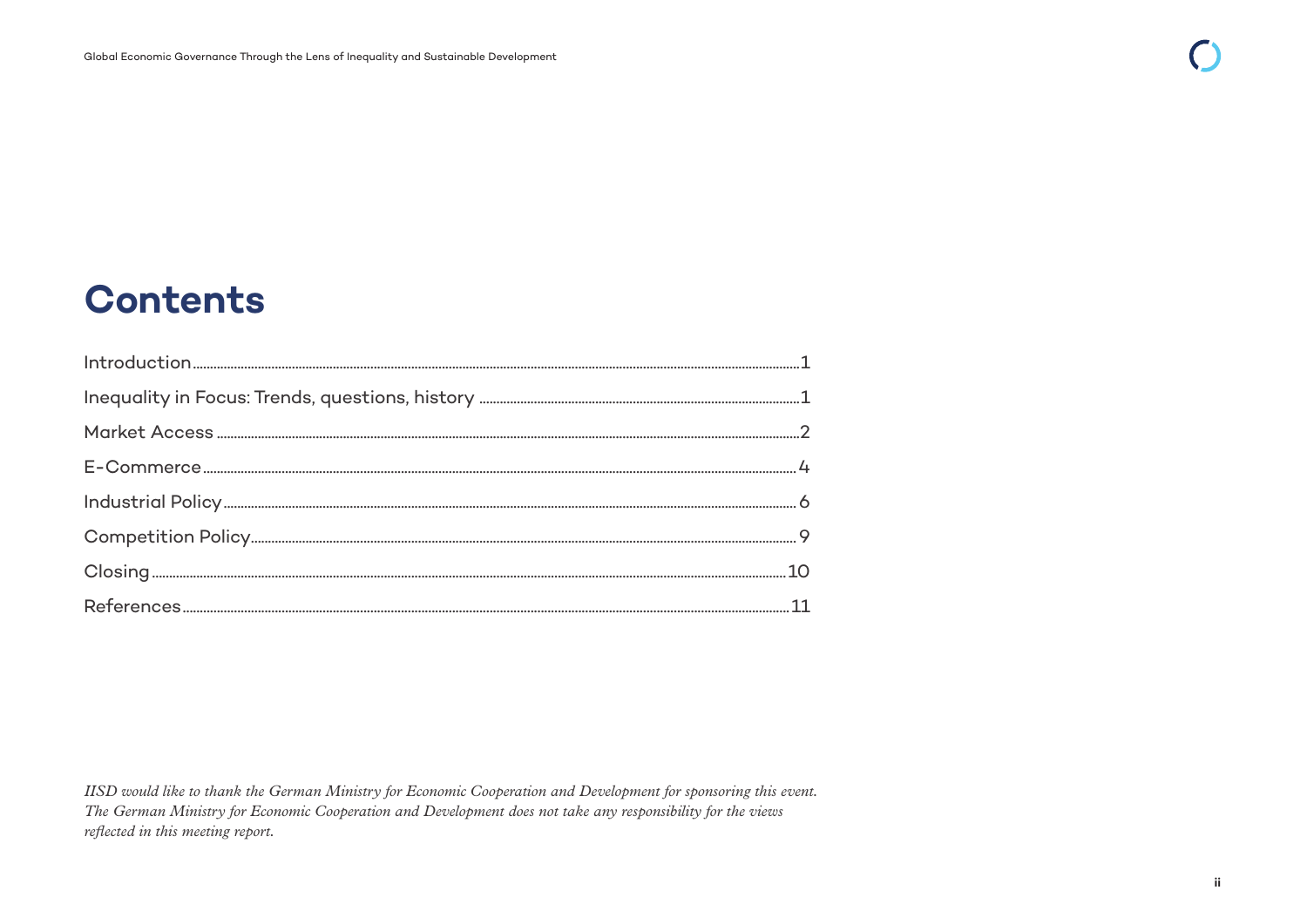### <span id="page-2-0"></span>**Introduction**

IISD organized a one-day workshop on Friday September 13, 2019, in Geneva, Switzerland, on the subject of global economic governance, inequality and sustainability. More specifically, the event was designed to take a "deep dive" into four specific areas within the international trade and investment regimes: market access, electronic commerce, competition policy and industrial policy. The objective was to look at how each area, within the context of the trade and investment regimes, affected income inequality, and to identify governance gaps and opportunities that would need to be addressed if these regimes were reimagined around the objective of achieving the Sustainable Development Goals (SDGs). It was also designed to help identify research gaps, question past assumptions and help lay the groundwork for long-term engagement within this community on these issues—and potentially many more.

The event brought together experts from intergovernmental organizations, non-governmental organizations and academia. Participants joined in their personal capacities, and the meeting was held under Chatham House Rule in order to facilitate an open discussion. The event was dedicated specifically to the aspects of SDG 10 that relate to income inequality, with the acknowledgement that other types of inequality, such as wealth or gender, would need to be addressed in subsequent discussions. The workshop was also couched within the following parameters: while trade and investment regimes may not be the main drivers of income inequality, they do have an influence, which can be positive, negative

or a combination of both. Participants were looking to understand what contribution these regimes make to that problem and what can be done in that context to ensure a positive contribution. The results of the meeting are meant to feed into a longer-term program of work, both for IISD and for any other interested participants.

### **Inequality in Focus: Trends, questions, history**

The meeting began with an overarching analysis of the current landscape, both in terms of inequality and in terms of trade rule-making, while also looking to place the latest developments within their historical contexts. The opening session was guided by the following set of questions: Have trade and investment law and policy led to worsened income inequality in the context of issue X?; Have those regimes contributed to reducing that inequality?; and Is there unexploited potential for these regimes to contribute in a more positive way?

Research by the International Monetary Fund (IMF) has documented the harmful effects of income inequality on economic growth (Dabla-Norris et. al., 2015). Looking beyond nationallevel data, it is important to consider how income inequality ultimately manifests its impacts at the household level, such as how that inequality affects people's abilities to purchase basic foodstuffs and manufactured goods.

When analyzing the landscape of trade rule-making, participants revisited the original purpose of the postwar institutions, and what issues have emerged in

the wake of their establishment. The Bretton Woods institutions and the World Trade Organization that underpin the multilateral trading system were both created to address a particular challenge: the need for international cooperation in economic affairs to stave off even the possibility of another world war. The discussion in the introductory session referred back to that history, and whether in the following 75 years the rules and norms that underpin the multilateral system have improved regularly over time. For example, participants asked whether the initial hope that the Bretton Woods institutions would be able to stem the rise of "footloose capital" had been fulfilled, given some of the developments seen in rule-making since 1979, and raised other concerns such as the growing financialization of the global economy and the politics of power structures within and among nations (United Nations Conference on Trade and Development [UNCTAD], 2015).

The high-profile public debate over whether trade or technology has a greater impact on income inequality was also unpacked during the opening session. Participants examined, for example, whether too much blame has been placed on the rapid emergence of new technologies, and whether the evidence actually supports the assumption that technological advances exacerbate inequalities within and among nations. They also examined whether an incomebased measure was sufficient, or if instead other indicators should also be considered, such as wages, profits and rents to provide a measure of functional inequality.

Beyond looking solely at how to measure inequality and what its root causes are, participants also examined whether income inequality was the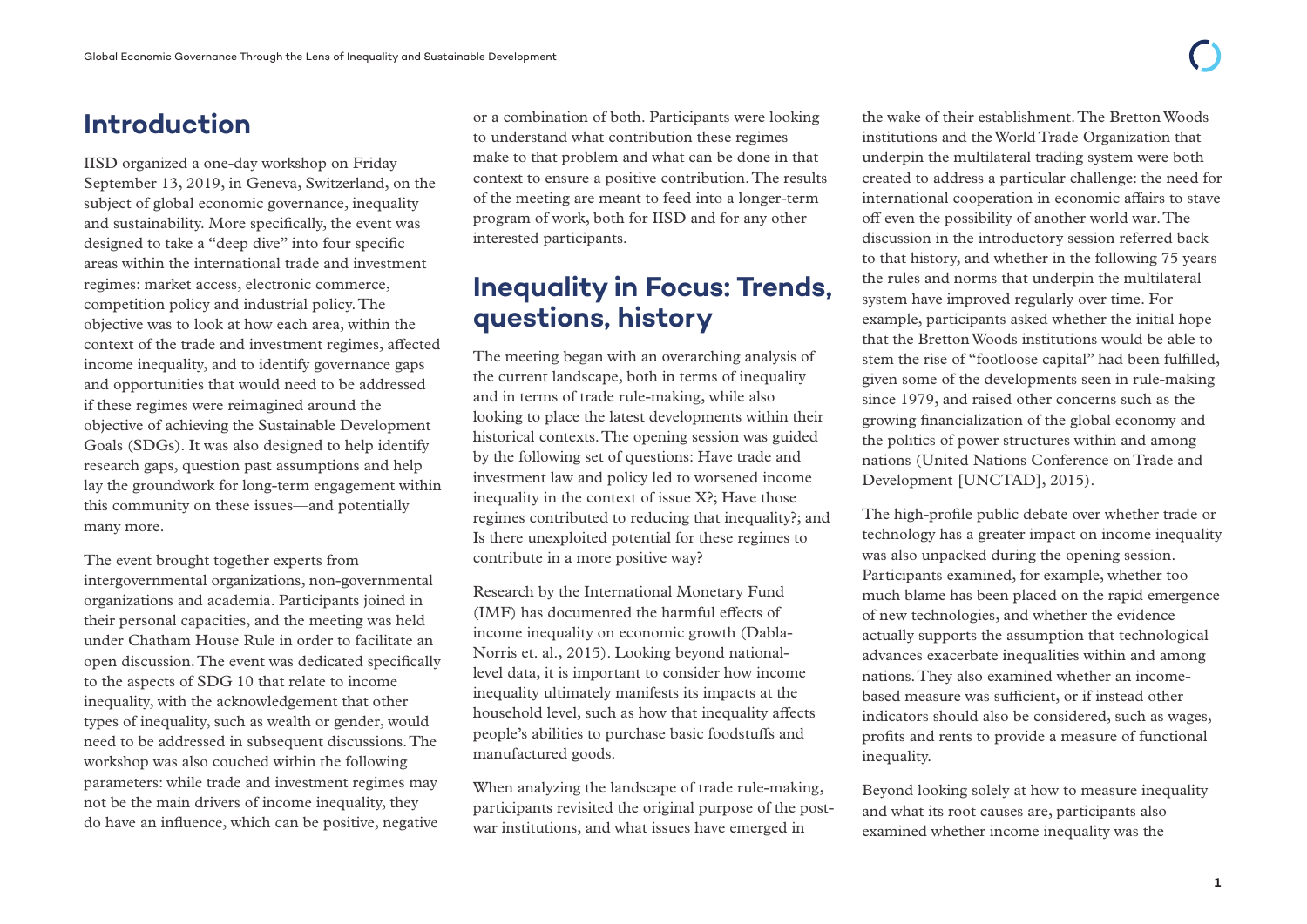<span id="page-3-0"></span>problem at hand, or if instead they should be examining poverty. They asked, for instance, whether poverty and SDG1 can be addressed fully without also taking into account inequality. This led to a brief discussion on the Organisation for Economic Cooperation and Development's (OECD's) approach via the "inclusiveness" metric for growth, which it defines as "economic growth that is distributed fairly across society and creates opportunities for all" (OECD, n.d.). Some raised the possibility of a twotier process of maximizing the pie, i.e., through trade and investment, and then redistributing it, with the latter building on the former. Others noted that even when the pie may grow, only a subset of countries are able to benefit, and that there is also an unbalanced representation of organized interests that ultimately influence decision making. Participants also considered whether a distinction is needed between income inequality as an outcome or as a structural feature.

Along with examining the concept of income inequality and whether it is an appropriate measure, participants asked whether trade and investment regimes can be viewed in isolation, or if instead they should be considered alongside domestic policies and frameworks. These domestic policies may not fall within the remit of these international regimes, but they are important for ensuring that the design and implementation of those regimes ultimately maximizes their potential to reduce income inequality. Taking into account different countries' respective circumstances is also crucial in crafting these same regimes.

### **Market Access**

Historically, trade negotiations at the multilateral and regional levels have often been devoted to improving market access for agricultural and manufactured goods, as well as services, with the assumption that this will lead naturally to greater exports of those same products and services. This has included, for example, efforts at negotiating tariff cuts, removing non-tariff barriers and adopting services liberalization commitments, often in exchange for concessions in other areas, such as agreeing on limitations on the levels of domestic support that governments can provide their producers. This linkage between market access in non-agricultural goods and domestic support in agriculture was a core component of the WTO's Doha Round negotiations, which have failed to achieve multilaterally negotiated outcomes in these issue areas, among various others.

Aside from the dynamic seen under Doha, several well-known initiatives have emerged in recent years that seek to resolve the market access challenges facing least developed countries (LDCs) and their producers. These include the WTO ministerial decisions approving a "services waiver" allowing other members to provide preferential access to LDC services and services suppliers, and setting out guidelines on non-reciprocal, preferential rules of origin meant to help LDCs take better advantage of market access opportunities. Both efforts have shown significant limitations in practice, prompting greater scrutiny as to whether improved market access alone is sufficient to allow LDC and developing country exports to eventually capture a greater share of the world total as outlined in SDG target 17.11. The

inclusion of duty-free, quota-free (DFQF) market access as a target under SDG 10 also raises the question of what limitations DFQF faces, and how to improve or reconsider its use.

Meanwhile, regional trade agreements have continued to proliferate. They have evolved in both their content and their membership, which has implications for market access gains and has raised questions over whether these agreements will lead to preference erosion for those countries that are beneficiaries of trade preference schemes. The discussion over market access, however, often obscures an important point: the implications go beyond just looking at export shares and export levels, extending to what access means for producer and exporter incomes, with disparities in incomes often being most apparent at the level of households.

**The current rulebook:** The first subject-specific session of the workshop was thus devoted to market access in agriculture, non-agricultural goods, and services, with the goal of unpacking these various issues further. At the global level, participants asked whether the current multilateral rules on market access are entirely equitable, even if they were negotiated as part of a larger multilateral deal that involved trade-offs between sectors and issue areas.

They also asked whether the focus on market access may be too limited on multiple levels: it would also need to be considered in relation to other policies, including domestic ones, that may help or hinder producers seeking to benefit from market access improvements. For example, participants noted that some countries have better institutional capabilities to support their own firms and ensure these can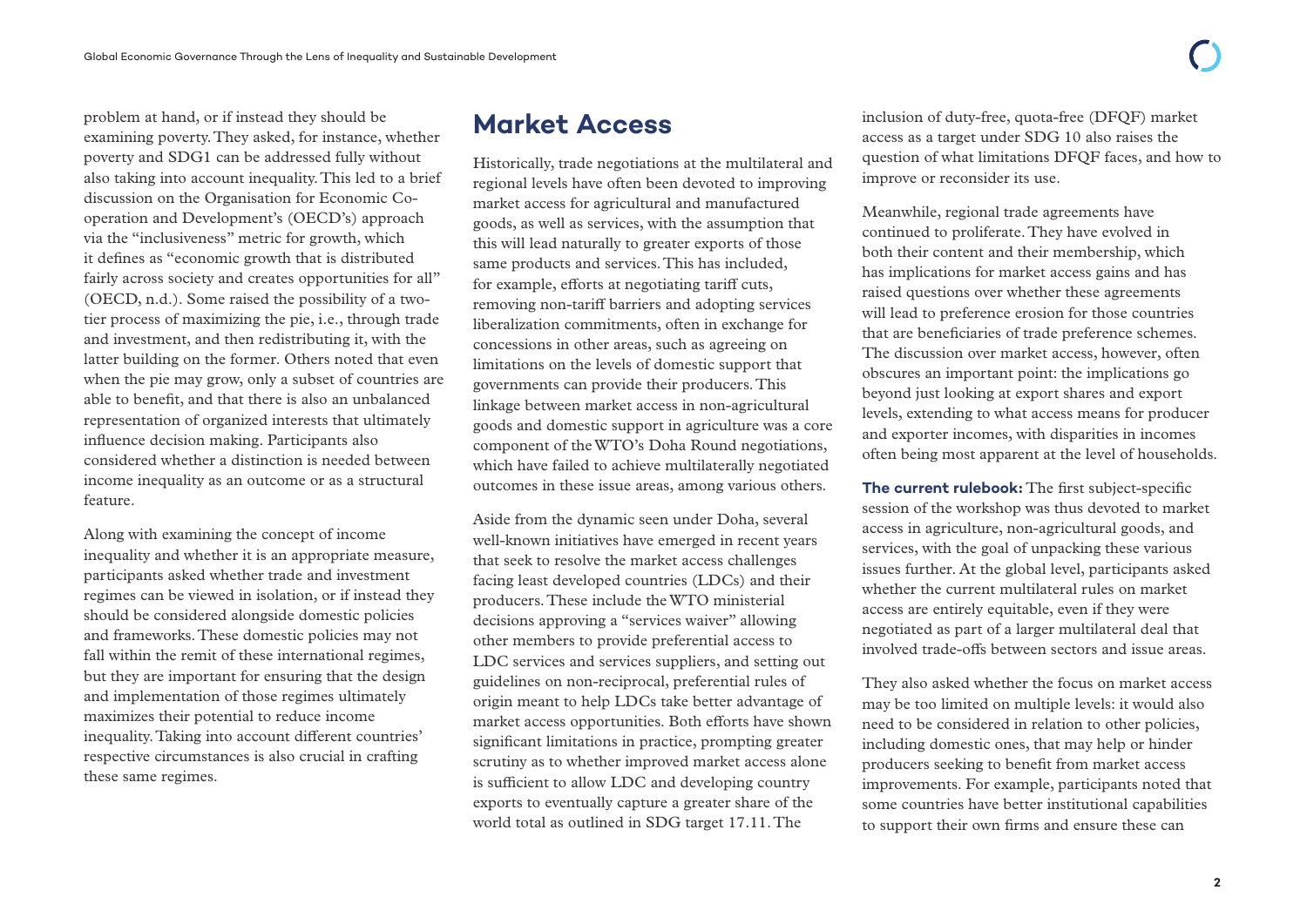take advantage of the same sets of rules, including those that involve sanitary and phytosanitary measures (SPS measures) and technical barriers to trade (TBT). The interaction of these domesticlevel dynamics with market access ultimately affects countries' abilities to "catch up."

This same interaction needs to be viewed in relation to the SDGs, including the SDG target devoted to the doubling of LDCs' export share of the global total. There is also the question of whether it is more beneficial to have limited access to a growing market, as opposed to full access to a stagnant market. Other issues, such as major surpluses in large advanced economies, along with shortages in global demand, also need to be unpacked further.

**Cotton**: Various participants raised the issue of cotton, where Benin, Burkina Faso, Chad, and Mali (the Cotton-4 countries) have suffered long-standing limitations on their export income as a result of the massive levels of domestic support that rich countries are able to provide their producers, rather than as a result of market access limitations. This problem is not limited to the traditional advanced economies, but also extends to emerging economies such as China. This product-specific example came up repeatedly in the discussions, partly but not solely because it showed how market access is not a sufficient measure of a country's or producers' abilities to engage in those markets.

#### **Manufacturing, DFQF, and dynamics across domestic and international polices**: The dynamic

between domestic support, market access, and nontariff measures was named repeatedly in this session, and participants said that this dynamic is worth unpacking in far greater depth.

Looking at the history of multilateral trade negotiations, LDCs would have been exempt from market access liberalization commitments under the draft non-agricultural market access (NAMA) and agriculture texts from 2008, participants said, while noting that this would have had little practical impact given that such countries tend to have low applied tariffs in practice. (WTO, 2008)

When discussing non-agricultural products, participants noted that tariff barriers are lower in manufacturing than previously, and LDCs already enjoy nearly total duty-free, quota-free market access (DFQF) from many advanced economies. The share of manufactured products within LDCs' exports has also grown, due largely to the production of clothing, though this raises the question of how to help LDCs diversify their export basket. There is also the longstanding concern of preference erosion for LDCs due to the growing number of regional trade agreements, whose members are of varying levels of economic development, meaning that LDCs are increasingly facing intense levels of competition.

The concept of DFQF market access for LDCs, and the focus on the percentage of tariff lines covered by DFQF, also obscures an important point: the minuscule proportion of tariff lines not covered by DFQF can be those goods that countries would otherwise be well-positioned to export, and which may also face high tariff peaks. For the goods that are covered under DFQF, the question is whether countries are then able to seize that opportunity. Do they have the quality infrastructure, for example, for their agricultural goods to comply with SPS requirements? There is also the issue of whether and how the larger developing economies are providing DFQF to LDCs. To better understand the state of

play regarding market access, it is also important to look at unilateral trade liberalization, including the issues of tariff escalation and tariff peaks, along with the developments being seen in regional trade agreements.

There are also some issues where the current multilateral framework allows for a decent amount of latitude for countries to develop their own national policies as they deem appropriate, so long as they fit within that framework. This is the case with the WTO's Agreement on Trade-Related Intellectual Property Rights (TRIPs). There are also cases where, regardless of what is attempted at the multilateral level, the blockages are ultimately domestic in nature, such as the pull of major lobby groups when it comes to domestic agricultural subsidies.

**Services**: The level of market access provided to services and services suppliers, as seen in other areas, is not the only story. This can be seen clearly through the preferences notified under the LDC services waiver following the collective request submitted by the LDC Group. The countries which have notified preferences, some participants noted, seem to have instead provided artificial preferences to LDCs and frozen that level of access, without taking the complementary and vital steps of ensuring that LDCs can properly take advantage of those artificial preferences. Participants also flagged the concentration in specific services sectors, such as tourism, with the argument here being that LDCs need to strengthen their services profile beyond tourism. Even with major importers of services, such as China, there are still many restrictions on importing services, including in Mode 4, that require further examination.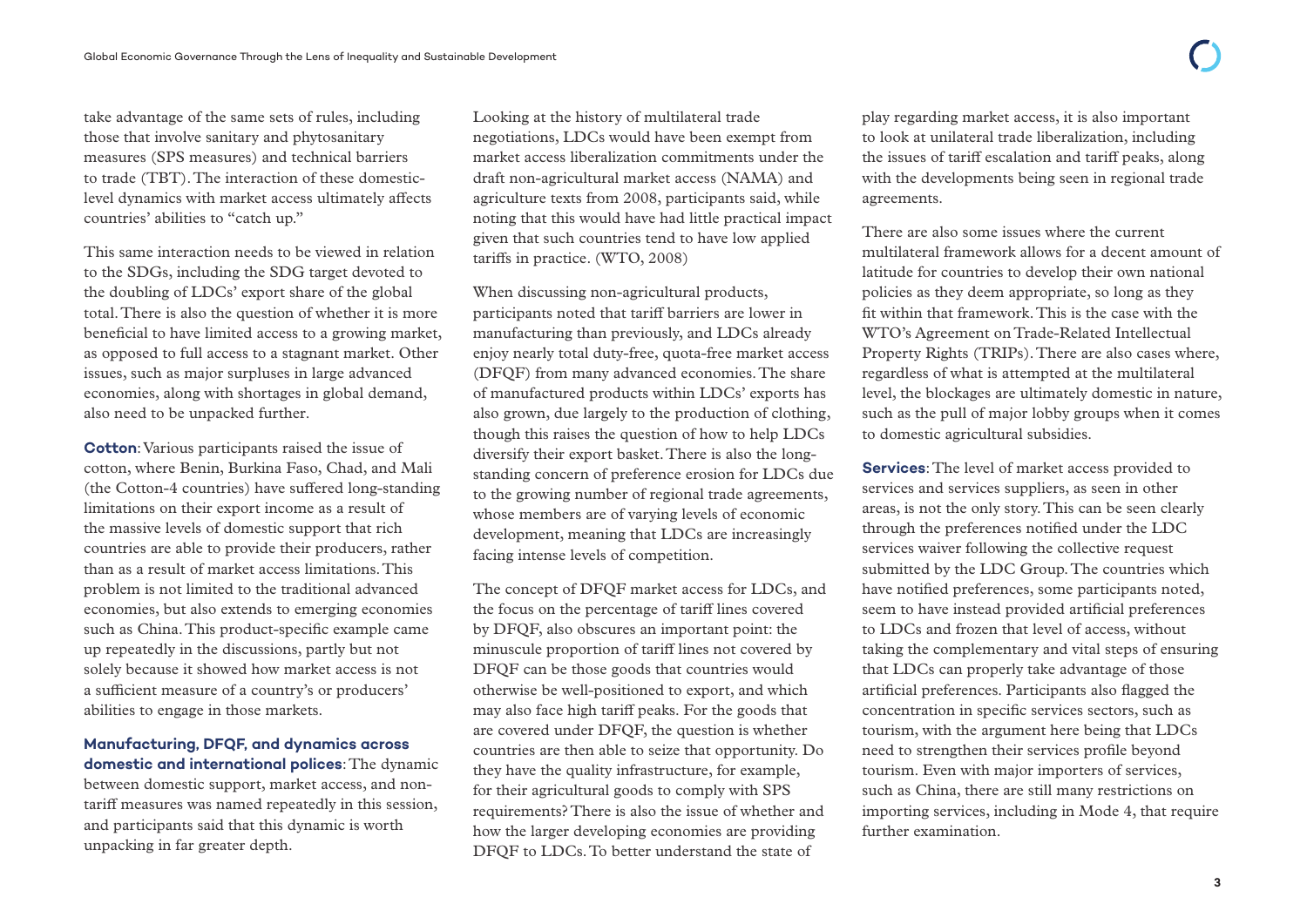<span id="page-5-0"></span>**Policy certainty and coherence**: The role of the multilateral trading system in relation to market access deserves more attention, both in terms of the policy certainty it provides, but also the inequalities that the current rules may enable or even exacerbate and perpetuate. What also needs to be understood is whether we are talking about a singular multilateral trading system, or are instead seeing a shift to different sub-systems, some under the WTO umbrella, some otherwise? With the current hype around "plurilaterals," do we have a good understanding of what constitutes—or can constitute—an open or closed plurilateral, and how they relate to the main system? Participants also raised the need for consolidated, coherent policies across institutions and across levels of government. Inequalities within a country may fall more within the realm of domestic policy areas, which also merits further exploration.

### **E-Commerce**

The fulfillment of the SDGs, as well as countries' national development strategies, will hinge in no small part on how the digital economy is structured, and whether and how new rules in this area will either ameliorate or worsen power and income disparities between and within countries. The types of products and services that countries manufacture and trade increasingly have digital components, and this trade often takes place online. Data has also become a hot commodity—and highlighted the potential for its misuse, with harmful implications for consumer privacy, the ability of governments to regulate in the public interest, and the ability of developing countries' and smaller producers' ability

to remain competitive in the age of tech giants and the concentration of data ownership in the hands of the few.

The rapid growth of the digital economy, and the role that electronic commerce has to play, has been well-documented, though its implications remain hard to grasp, partly due to the sheer pace of this change. E-commerce alone is already a USD 29 trillion industry, with an estimated 1.3 billion people engaging in online shopping, according to the latest statistics from UNCTAD (UNCTAD, 2019). While participants noted this dynamic, they also flagged the importance of differentiating between the digital economy and digital trade, which are often conflated, and the need for a better understanding of the digital economy's impact on jobs, and whether this analysis should look instead at tasks and how these are designed.

Amid this evolving climate, there are also many new laws, regulations and international agreements emerging that include some elements involving electronic commerce and the digital economy. More rule-making initiatives are on the horizon, including the new "joint initiative" on electronic commerce currently involving nearly 80 WTO Members, and which has the stated objective of eventually leading to new trade rules. Participants discussed the potential "lock-in" effects for developing countries if they agree to the current types of policies being considered in regional trade agreement negotiations and in the "joint initiative" on electronic commerce, which proved to be the primary focus of this session. Participants looked at a few examples in depth, while noting that there are myriad other issues and rules also worthy of consideration.

**Cross-border data flows**: Among the issues that participants said were critical for developing and LDCs were cross-border data flows. While the flow of data, including personal data, is essential for online transactions, there are also associated risks, not least of which involves privacy, such as when it comes to health records. While participants noted that trade agreements often provide exceptions for legitimate public policy objectives, the design of the exceptions often makes it difficult for governments to prove that these objectives qualify. These included the need to prove that the regulation is not arbitrary, and that the measure meets the "necessity test" proving that the measure does not exceed what is "necessary" to achieve a legitimate public policy objective, and that the public policy objective is indeed legitimate.

#### **Exceptions for legitimate public policy**

**objectives**: The issue of exceptions, such as the above-mentioned exception for legitimate policy objectives, was raised frequently in the workshop discussions, given that the design of these exceptions has traditionally been so narrow in trade agreement negotiations. For example, participants discussed the example of expanded public–private partnerships, where the inability of public sector actors to require a partner company to store data locally could mean that the jurisdiction where that data originated no longer has access to it for other purposes, including for designing future policies more effectively. There is a need for a closer understanding of how the word "necessary" has been interpreted in existing agreements and to develop a better definition for the future.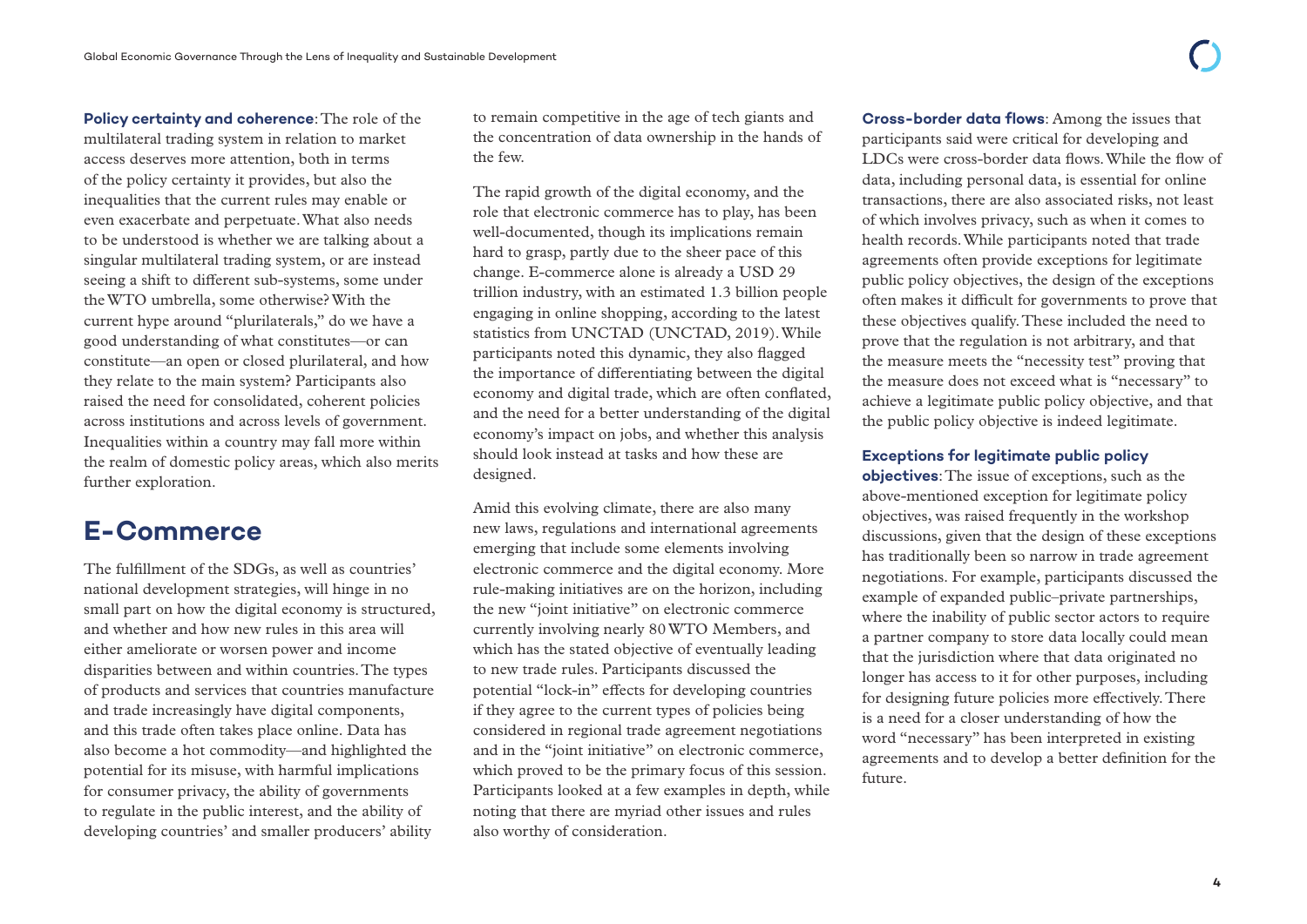**Local storage of data**: Another regulation discussed involved bans on local storage of data, given the need to keep some records locally for the achievement of legitimate policy objectives, even though the measure may appear to be traderestrictive. Local storage of data can be important not just for achieving these policy objectives but also for innovation. Some large emerging economies have data localization policies in place, including through national legislation, with the stated objective of being able to monitor the behaviour of foreign companies within their borders and limit potential abuses in using that data. Restricting the local storage of data, some participants noted, can lead to significant limitations on policy space, including for developing countries (Economic Times, 2019).

**Source code**: Another issue raised involved bans on transfers of source code. This provision has already been included in some regional trade agreements, and in the U.S.-Mexico-Canada Agreement would be extended to cover algorithms. Regulators may need to see source code and algorithms from foreign companies operating within their borders, even if they lack a physical presence there, and understand how these codes and algorithms function. For example, they may need to see whether these codes and algorithms are exacerbating inequalities, such as in deciding who receives a bank loan or which products are highlighted in web searches.

**Commercial data**: Understanding the distinction between personal data and commercial data is key. While all countries produce data, those that collect and then use that data often benefit the most, meaning that the ownership of that data is key. Among the possibilities that could be considered

are having a sovereign right of data, as opposed to a common pool of data. There is another facet of data that needs to be better understood, particularly given what it means for the economic competitiveness of different actors in an industry: when getting data from small and medium-sized enterprises, that data also includes customer data, such as preferences, locations and other factors. Possession of this information can have major impacts on a company's ability to dominate a particular market. Participants examined, however, whether the limitation of data flows for reasons such as privacy and the integrity of financial regulatory processes could also be used as a means to foster a national competitor, given that there is a first-mover advantage in this field. The lessons from industrial policy are valuable here, given that it is important to avoid picking sectors that are likely to remain uncompetitive, regardless of government intervention.

**Electronic transmissions**: Participants discussed at length the subject of electronic transmissions and how the definition of these transmissions has evolved over time. This was credited partly to the growing use of 3D printers, which use electronically transmitted files as part of their production process. Tariffs negotiated when these products were fully physical products can be essentially nullified if that good is reclassified as an electronic transmission, constituting losses in government revenue, among other effects. Participants discussed whether this changing nature of production would mean that there would be lost customs revenue as a result of this production information being transmitted electronically, even as it leads to the development of a manufacturing sector in the country that would otherwise be importing

the physical version of that product and having to pay tariffs on it. Yet given that there are only a few countries exporting the type of material that can be used in 3D printing, it may not mean that manufacturing capacity improves as a result of 3D printing, but rather that those countries that produce 3D printers and their associated materials can then make that product and export it. Participants also asked what the rise of 3D printing may mean for countries looking to diversify their economies, including through products that may be printed for either domestic consumption or export.

A 2019 paper from the United Nations Conference on Trade and Development found that the existing moratorium on electronic transmissions, if continued, could mean a potential USD 5.1 billion loss in government revenue for developing economies, not counting the millions that advanced economies also lose from the same moratorium, when looking at average most-favoured nation (MFN) applied rates, a figure that is billions higher when using bound tariff rates (Banga, 2019; UNCTAD, 2018).

**Governance**: The subject of plurilaterals and the "joint initiatives" being advanced by some WTO Members was also raised in the e-commerce session. Participants questioned the systemic implications of the proliferation of these plurilateral endeavours, particularly those without a multilaterally agreed mandate; the growing number and complexity of regional trade agreements (RTAs); and what alternative spaces could be developed or chosen that may be more productive and may be better in ensuring that developing country interests are incorporated. Among the examples raised as possible alternative spaces or approaches were UNCTAD's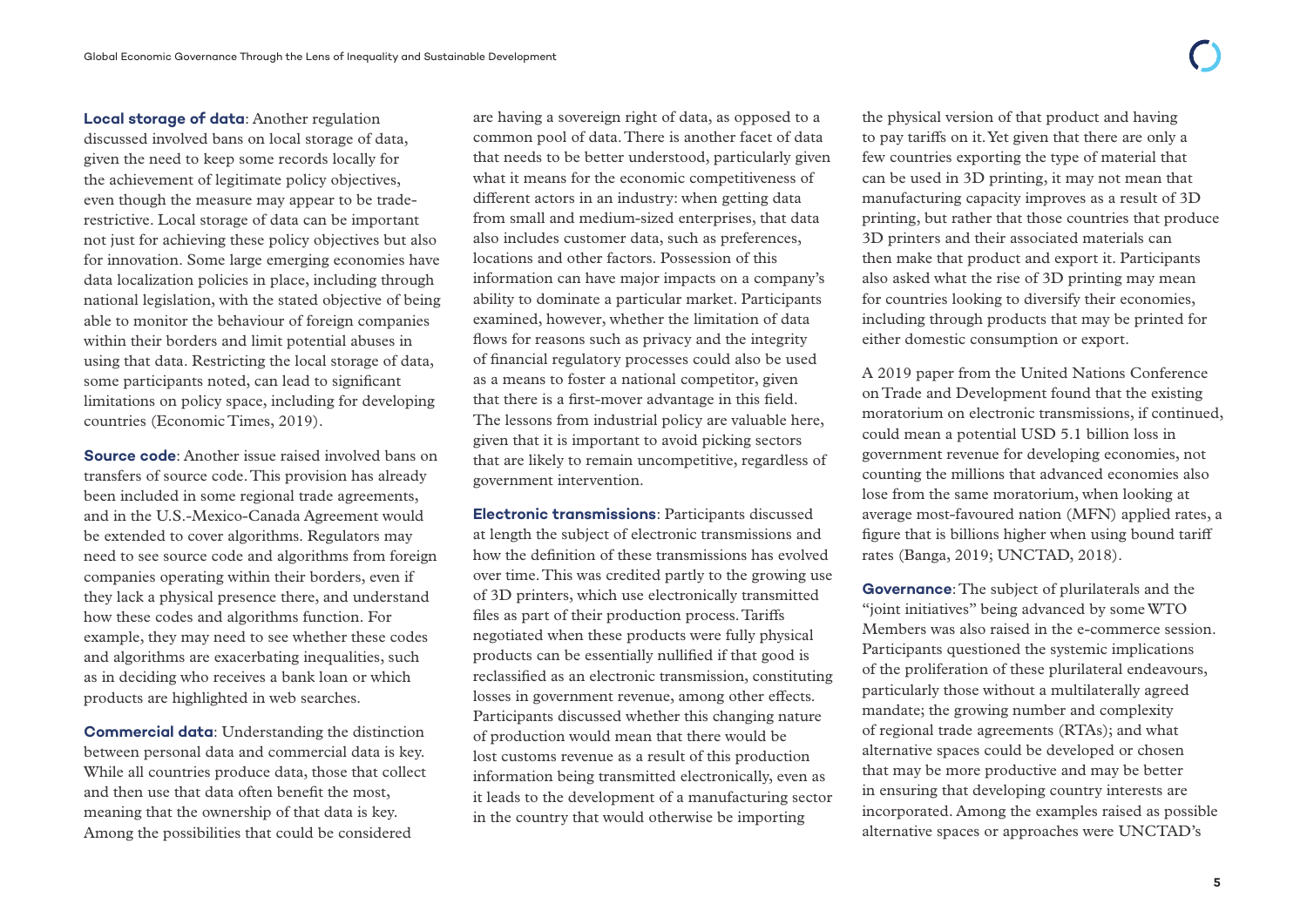<span id="page-7-0"></span>regional digital cooperation framework, which can be implemented at the sub-regional level, and the model used by the International Telecommunications Union. Is there a need for more formal cooperation between international institutions, such as the WTO and the other Bretton Woods institutions, making use of the provision in the Marrakesh Agreement (WTO, 1994c) that relates to international economic governance? Participants also said that there needs to be a greater understanding of the differing views among developing countries over whether and how to engage in negotiations on new binding rules on electronic commerce. Another question raised was whether there a need for flanking measures in other, non-trade, policy areas.

#### **Market concentration and network effects**:

Participants also explored the issue of network effects, and how the tech industry is bound to get to a very high level of concentration. The rise of major players such as Apple and Google with such wide international reach has prompted questions/concerns about the potential abuse of their dominant position. What cooperation is needed at the international level or regional level to deal with that? Nationallevel action will not suffice given the very nature of the digital economy and electronic commerce, some participants said.

### **Industrial Policy**

Industrial policy has traditionally been used as a means for developing countries to "catch up" with developed economies, and for developed economies trying to get further ahead. It has often been defended as an important set of policy tools to help some industries mature, which would otherwise not grow at the necessary pace to become and/or remain competitive on the world stage. In sum, it involves government actors trying to provide what markets cannot. However, the use of industrial policy has also engendered intense controversy, partly due to some of the well-documented failings involving its use. Some examples include governments continuing to support industries that are unable to become competitive, effectively using up resources that could be used for other areas. There is also the potential for many of these industrial policy measures to run afoul of global trade rules, given that they are essentially supporting a domestic industry so that it can become artificially competitive relative to its foreign counterparts.

Yet even if these measures may be WTO-inconsistent, proponents note that these policies can sometimes yield important benefits for that domestic industry as it matures, as well as for the wider domestic economy. Another issue to consider, when looking at inequality between countries, is whether smaller, less developed economies can even afford to implement such policies at the level of advanced economies, or even large emerging ones, regardless of these measures' consistency with WTO rules. Moreover, the industries that fall within the remit of industrial policy is actually a far bigger category than

potentially imagined: this goes beyond manufacturing to include sectors such as agriculture, fisheries, and services, to name but a few. Taken together, these issues suggest that this policy area could afford to be reimagined, given the potential for the disparities between countries to grow further.

**Defining industrial policy:** The workshop session on industrial policy started with an overview of "vertical industrial policy" and "horizontal industrial policy." The former has traditionally referred to policies such as those involving science and innovation, which are meant to facilitate industry growth and are relatively uncontroversial. The latter can involve tariffs on specific inputs, subsidies to particular sectors and concessional loans. To date, the application of industrial policy has shown that such measures must address a specific market failure to be successful. They also work better when dealing with sectors that already have a degree of competitiveness, and when they have a built-in review mechanism to determine when to cut off support when it is not having the necessary impact.

Participants questioned this initial distinction made between horizontal and vertical industrial policy. They asked whether horizontal policies can be so cleanly differentiated, since choices such as where to build a road still involve choosing where that road goes and who benefits from it. There are ways for horizontal policies to also, effectively, be vertical policies, which is a dynamic that requires further exploration. The distinction between vertical and horizontal policy is often very blurred. It requires looking at the various mix of policies in place, and how the absence (or presence) of some policies can affect how other policies work. There are also issues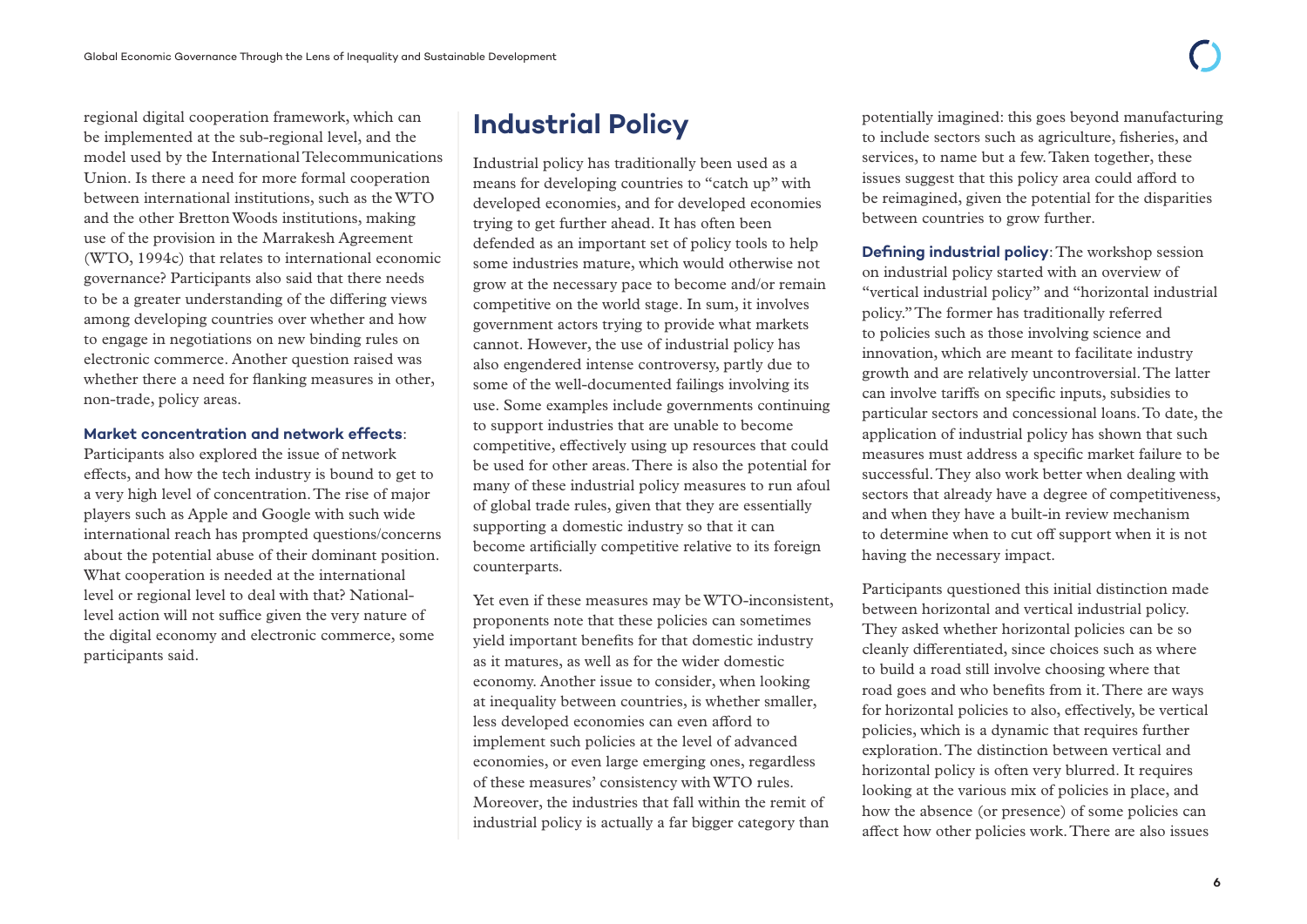involving governance and institutional capabilities that may affect investment decisions.

Along with exploring this overlap between horizontal and vertical industrial policy, participants also discussed the need to distinguish between the various measures or issues that could fall within the umbrella of industrial policy, such as rules of origin or intellectual property rights. Another core issue is the need for countries to improve their institutional capability at the domestic level in order for industrial policy to be effective, though participants also raised the issue of what should and could be done at the international level.

There is a need for a better understanding of what industrial policy entails, and what is the appropriate role of the market and the appropriate role of government, participants said. With any government that has industrialized rapidly, the state has ultimately played a major role, whether discussing the so-called East Asian "Tigers" or China or others, which needs to be examined in greater depth. Participants said that there needs to be a clearer distinction made between the services industry, manufacturing industry and agriculture, and thus being very precise in what we mean when we talk about industry. The development of industrial policy should also be a more inclusive and transparent process, and the actors involved need a better understanding of the role of taxation, including differential taxes and tax incentives. In this context, it would be useful to better understand the role of tax treaties and the relationship to investment treaties.

Other issues that emerged included the need for "smart" carve-outs and sectoral non-compliant measures. Participants also considered the merits and potential challenges of developing guidelines for appropriate industrial policy, and whether the 1996 Telecommunications Services Reference Paper can provide a good model. Some participants noted that there is a massive rethink underway on what industrial policy means, and that developing guidelines would be difficult in this context.

Looking at examples of industrial policy at work, participants examined whether industrial policy would be as effective in LDCs as it was for China, which has managed to implement industrial policy in such a way as to become a global leader in solar photovoltaic cells and modules, despite having had very little industry to speak of previously. Moreover, there are also the questions of how much vertical versus how much horizontal, what qualifies under each umbrella, and whether we should instead be talking about complementarity—how, for instance, the loss of revenue/income from providing fiscal incentives can yield other benefits, including moving up the value chain.

**Trends in rule-making, lessons learned**: Current WTO rules under various agreements deem some of these industrial policy measures to be WTO noncompliant. These agreements include the Agreement on Trade-Related Investment Measures (TRIMs), the Agreement on Trade-Related Intellectual Property Rights (TRIPs), the General Agreement on Tariffs and Trade (GATT), the Agreement on Subsidies and Countervailing Measures (SCM) (WTO, 1994b) and the General Agreement on Trade in Services (GATS). Meanwhile, RTAs are taking some of these restrictions even further, such as by banning joint venture requirements and technology transfer requirements. There is a clear trend for allowing less policy space for certain types of industrial

development policies. Participants also asked whether it is possible to design trade law in a way to force "smart" industrial policy, such as by including a type of sunset clause, review provisions, etc. They also asked whether the language in SCM Article 8.2 might serve as a useful model for this "smart" policy, and said that there is a need for taking a far closer look at the SCM Agreement: what lessons can be learned from it, for example, and whether it could or should be modified, including to apply to services trade, given GATS Article XV, which refers to the need for negotiating rules that address tradedistorting subsidies in services.

**Fisheries, agriculture lessons**: Along with reviewing the WTO agreements described above, participants also considered what lessons could come out of the ongoing fisheries subsidy negotiations at the WTO. The subject of how and whether these subsidies can and should be used has been a long-standing area of debate in that forum: while WTO Members are looking to prohibit subsidies that contribute to overfishing, overfished stocks, overcapacity, and illegal, unreported, and unregulated (IUU) fishing, they have also been discussing how to craft special and differential treatment provisions (S&DT) that would not weaken the import of these rules, but would account for the varying situations of countries and their respective fisheries sectors. For example, WTO Members in the fisheries subsidy negotiations have been looking at whether and how to carve out from disciplines those subsidies that support small-scale and artisanal fishers, which otherwise may struggle to remain competitive. They have also been discussing how to ensure governments can still help their fishing industries mature in those developing countries and LDCs that have not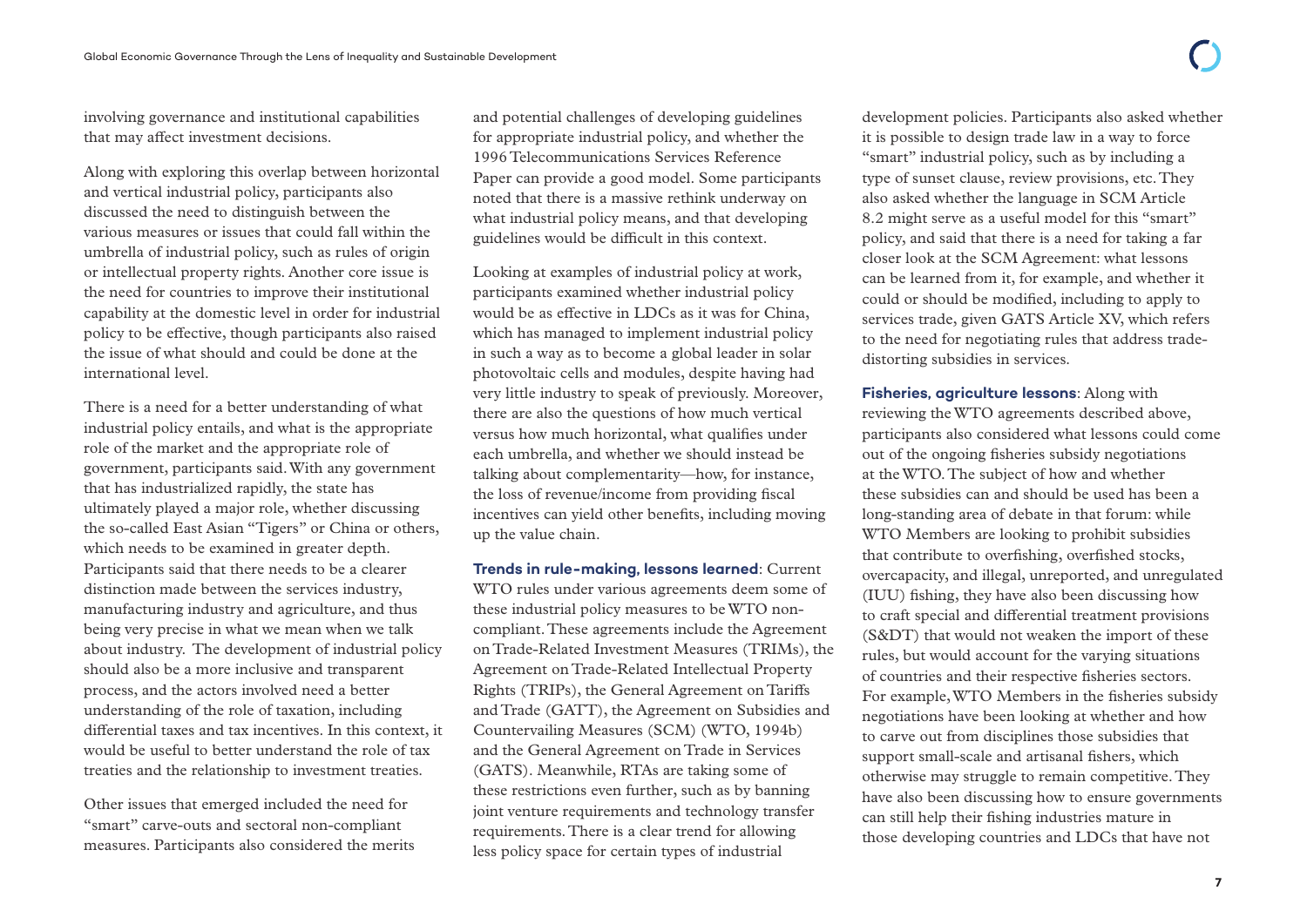historically provided major subsidies to that sector, along with possible transition times for curtailing some types of support.

In that forum, WTO Members are considering whether to have a subsidy cap similar to what is in the Agreement on Agriculture, or instead have bilaterally negotiated caps, with these caps designed to limit the subsidization of a mature fleet that could otherwise lead to the exploitation of the resource. There are various other proposals also under consideration, including on possible exceptions to disciplines and how to deal with "minor" infringements. Workshop participants, returning back to the subject of industrial subsidies outside the fisheries sector, also reviewed the suggestion of whether there should be a "green box" of industrial subsidies that are considered beneficial for achieving sustainability objectives, given the ongoing discussion on whether there should be a possible "green box" for fisheries subsidies and the history and debate over how the "green box" classification has been used under the WTO's Agreement on Agriculture.

In the case of the latter, for example, green box subsidies are meant to be those that are not tradedistorting (or are only minimally trade-distorting) and which can involve support to extension services and environmental protection, to name a few types that can be provided within this category. Often they are used to provide public goods that would otherwise by under-provided due to market failures. However, there is an ongoing debate over whether some WTO Members have been putting subsidies into the "green box" that actually do not fall within the intended definition of that category, and which could be trade-distorting. There is also another

article in the Agreement on Agriculture that is worth noting: Article 6.2. That provision allows for developing country members to provide input and investment subsidies for low-income, resource-poor producers, aiming to support agriculture and rural development, with these subsidies being exempt from that member's domestic support reduction commitments. (WTO, 1994a)

There is an ongoing debate in policy circles over whether subsidies—such as those permitted under the WTO's agricultural rules—that are targeted at providing sector-specific support to the poor could instead be replaced by measures that are not contingent on sectors, with the rationale being that people could move from sectors that are less remunerative to those that provide better income opportunities. Moreover, there is also the issue of whether subsidies are used as a stop-gap solution, given the difficulty in setting up effective social safety nets.

**"Smart" or effective industrial policy**: One of the recurring items in the workshop discussions was whether a given industrial policy is "smart" or not, effective or not and how this issue is dealt with at the WTO. It was noted that the WTO deals with whether a particular policy adopted by one country is causing economic harm to another, as seen under the SCM, where governments are, in principle, allowed to grant subsidies so long as such subsidies do not cause serious injury to the producers in another country, according to the concept of actionable subsidies. This differs from determining whether a policy is effective or not: it could mean, for example, determining whether to use the Chinese model of national champions, or instead on whether to focus

on selected sectors or a particular sector's labourintensity.

**Reframing the conversation**: Participants raised the need for finding terminology that is less problematic than industrial policy, such as economic or structural transformation policy, and to also find a way to create a stakeholder group that can rally interest, engagement and support around this issue of inequality. That sort of constituency, some participants noted, is harder to achieve on the subject of inequality than it has been in other policy areas, such as health. They also discussed briefly the possibility of establishing regional hubs for trade, where regional export strategies and industrial policies could be more relevant, as well as the need for industrial policy to go beyond focusing on industrialization and instead be designed in a way that is environmentally and socially conscious, while keeping certain tools in the government's hands to make sure those sustainability objectives can be achieved.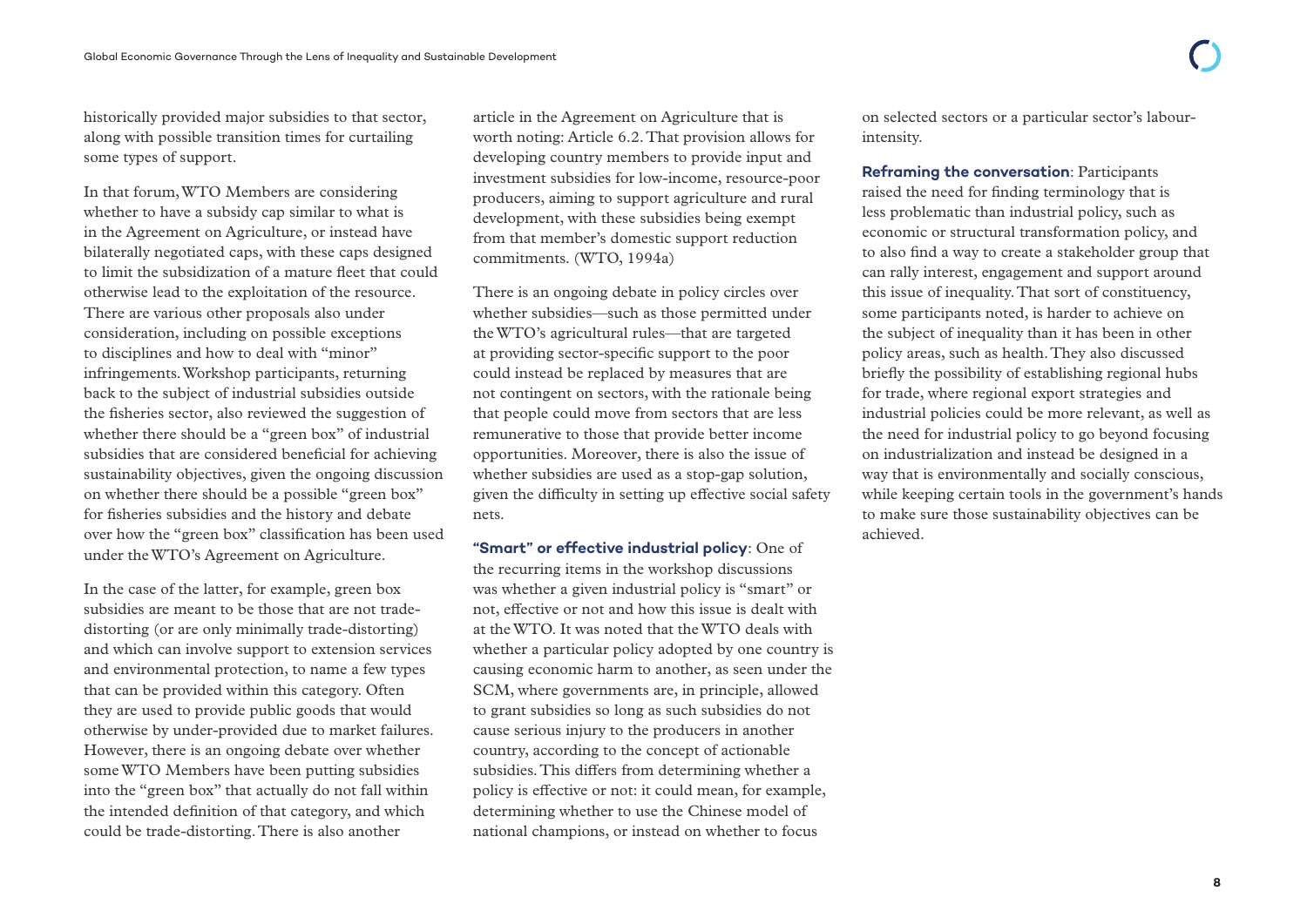## <span id="page-10-0"></span>**Competition Policy**

The linkage between competition policy and inequality can be clearer than in other policy areas, given that it ultimately involves the accumulation of market power, with those who benefit typically being the wealthy, and often gaining at the worker's expense. There is growing evidence of increasing market power in some sectors, with the rise of tech giants being the most public example in recent years. How to address this linkage in policymaking is a challenging question: while competition chapters are becoming an increasing feature of RTAs, their nature differs widely. Some of them are focused more on cooperation on competition issues, while others involve the requirement that trading partners establish competition laws and institutions for administering that law. How to make that cooperation effective is difficult, however, given that there are varying definitions of what constitutes anti-competitive behaviour, and existing competition law may not suffice for the competition challenges that are emerging. One example is the inability of consumers to pick effective substitutes for products that technology companies provide at no cost, and that benefit instead from having access to user data.

### **Institutional, political support for competition**

**authorities**: While efforts have been underway, including in developing countries, to develop stronger competition laws, institutions and frameworks, these often suffer from a lack of sufficient resources and political support. This is itself a signal of the political nature of these types of issues, where those companies with market power are best positioned to lobby national governments.

**Policy area linkages:** Competition policy has many inherent interlinkages with other policy areas, including trade and industrial policies, along with sectoral policies such as telecommunications or transport. There is also a crowded international agenda, so building a constituency for this issue is challenging, though also important given how it affects other policy areas. Striking a balance between governments' interest in fostering national champions while also clamping down on anti-competitive practices is difficult, and again brings to the fore the linkages between industrial and competition policy. Another issue worth considering is the relationship with intellectual property rights, given that the top tech companies primarily hold intangible assets, not tangible ones.

**Cooperation**: Competition issues are increasingly involving multiple countries and country groups, transcending national borders, in large part because of the growing reach of the digital economy and electronic commerce. One idea that has been raised is the need for a World Competition Forum of sorts that would be able to facilitate cross-border cooperation, as opposed to setting hard rules in this arena the way it is being done in RTAs and given that some actors have advocated for the WTO to take on this issue again. There is also the question of how this international cooperation would look, what would be needed, how international authorities would interact with each other on investigations and other matters, and which rules they would assess violations against. Participants also considered the push for a World Competition Day on December 5, in light of the UN international guidelines on restrictive business practices.

#### **Not just a developed-developing country issue**:

Historically, the competition issue has not been one that can easily be split across North-South or developed-developing country lines. The EU, U.S., and Japan have varied views on how to address antitrust laws, for example, which emerged in the discussions under the WTO working group that dealt with trade and competition for several years after the 1996 Singapore Ministerial. It remains an area of public divergence, the dynamics of which should be better understood and more closely explored.

**Beyond digital**: While the discussion on competition policy hinged largely on its relationship to the digital economy, participants also noted that the use of anticompetitive practices has a long history that spans across economic sectors. Other examples include agribusiness or the pharmaceutical industry.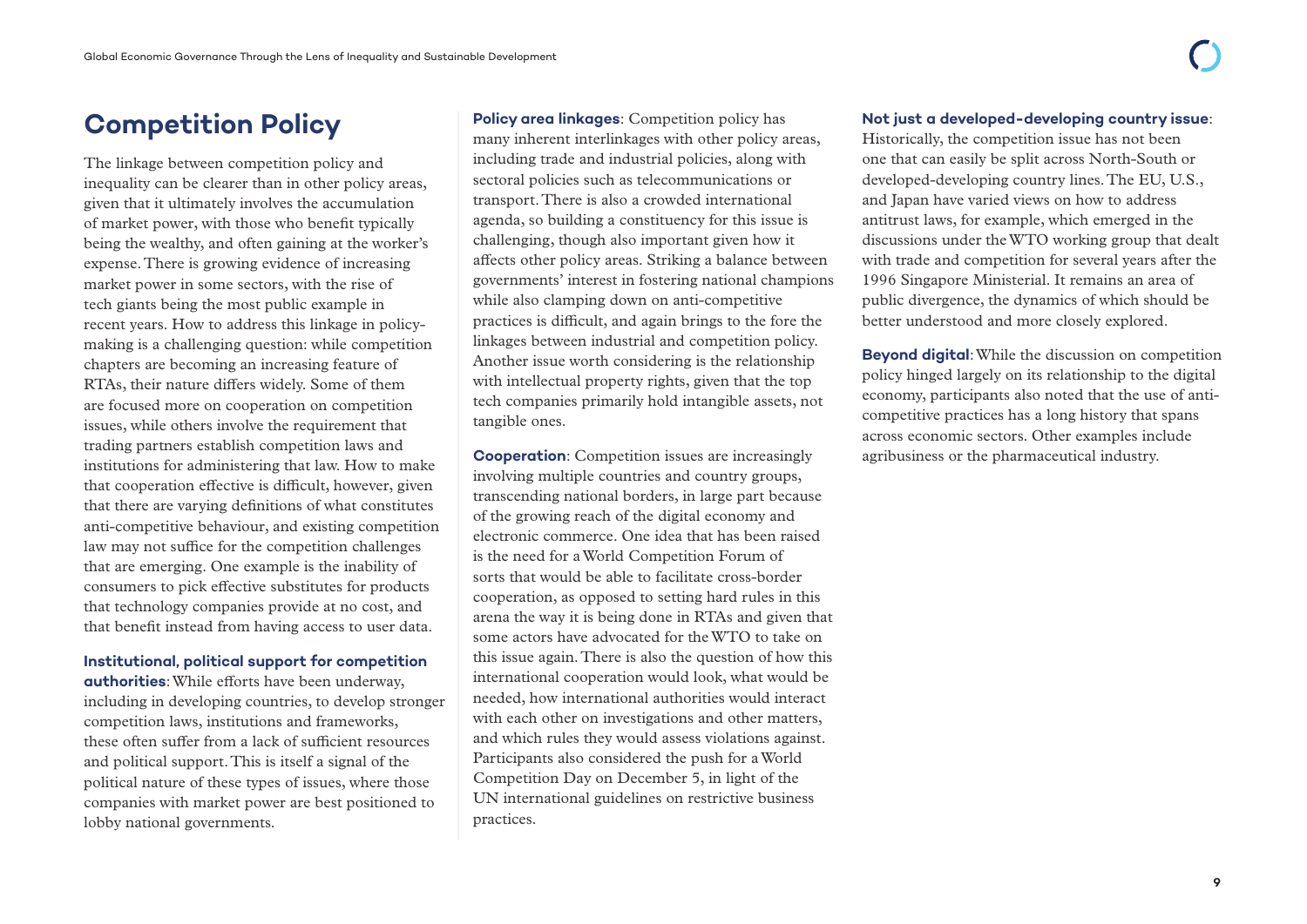## <span id="page-11-0"></span>**Closing**

As the workshop drew to a close, participants found a series of commonalities had emerged across the sessions, along with noting some issue-specific questions or dynamics that would benefit from further attention.

One of the big recurring points was that none of these policy areas operate in a vacuum: the issues raised during the workshop not only have linkages between them, but also to other policy areas and levels of policy-making. These dynamics need to be better understood, and policy solutions should be crafted that are not limited to isolated concerns, but instead consider the systemic implications of these solutions. For example, domestic circumstances can help or hinder the implementation of internationally agreed rules and frameworks, to the benefit or detriment of efforts to tackle inequality. Countries may have limited institutional capacity at the domestic level to effectively implement trade and investment rules, or to take full advantage of improved market access. They may not be able to take advantage of preferential access provided to their services and services suppliers, for example, due to domestic licensing and qualification requirements in the importing country, which effectively act as a market access barrier.

Other challenges include tariff peaks. These have significant effects on trade, including but not limited to the benefits that LDCs experience from DFQF market access in practice, should those tariff peaks affect goods that are not included under DFQF market access. The domestic subsidies that major

economies grant their producers can also hinder developing and LDC exporters that are trying to be competitive in those products. These countries may also lack the negotiating capacity and training to engage fully in the creation of new rules and understand the potential implications.

Given this context, it is vital for policy-makers and policy influencers alike to be more aware of what is happening across the full range of economic governance forums. This is important from a coherence perspective, but also because developments in many of these forums can eventually inspire bigger changes on a larger stage. One example of this was the development within the Asia-Pacific Economic Cooperation (APEC) forum of a list of environmental goods where those countries agreed to slash tariffs, inspiring later negotiations on an Environmental Goods Agreement (EGA) among various WTO Members, even if the EGA did not come to fruition. In the same way, discussions relating to inequality in one forum need to be understood in others.

The range of governance forums that exist begs for a deeper analysis of whether the multilateral trading system is one system, or a combination of systems and sub-systems, and how these relate to each other. It means considering whether we should be speaking of a multilateral trading system at all, or instead of a multilateral rules-based system that allows for a consideration of issues beyond trade. Doing so requires bringing into the conversation a broader range of economic actors and stakeholders, as well as experts from other fields whose input is vital for developing trade and investment regimes that are better suited to the ambition of the SDGs—

and the issue of inequality. It also requires greater collaboration with other institutions, including but not limited to other UN agencies and the Bretton Woods organizations, as well as those that deal with labour rights and environmental issues.

Given the rapid pace of change in some fields, including the emergence of new negotiating initiatives, it is vital to consider the lock-in effects of potential rules and regulations. Analysis is needed now, even for issues that have not yet matured into formal policy decisions. This is also an opportunity to look not just at new issues, but those that are cross-cutting, with impacts that span across borders. Indeed, future analysis with an inequality lens should not be limited to international forums: the topics raised during the workshop could benefit from concrete case studies of best practices, looking at domestic policies and regulatory frameworks on the ground, and how these interact with international and regional systems and sub-systems.

IISD would like to serve as an incubator of ideas and create a forum for interested stakeholders across policy areas to discuss these linkages. It could do so in partnership and collaboration with other organizations, meeting regularly to advance joint research and engagement, with the ultimate goal of developing solutions that advance cooperation and provide ways forward to reduce inequalities.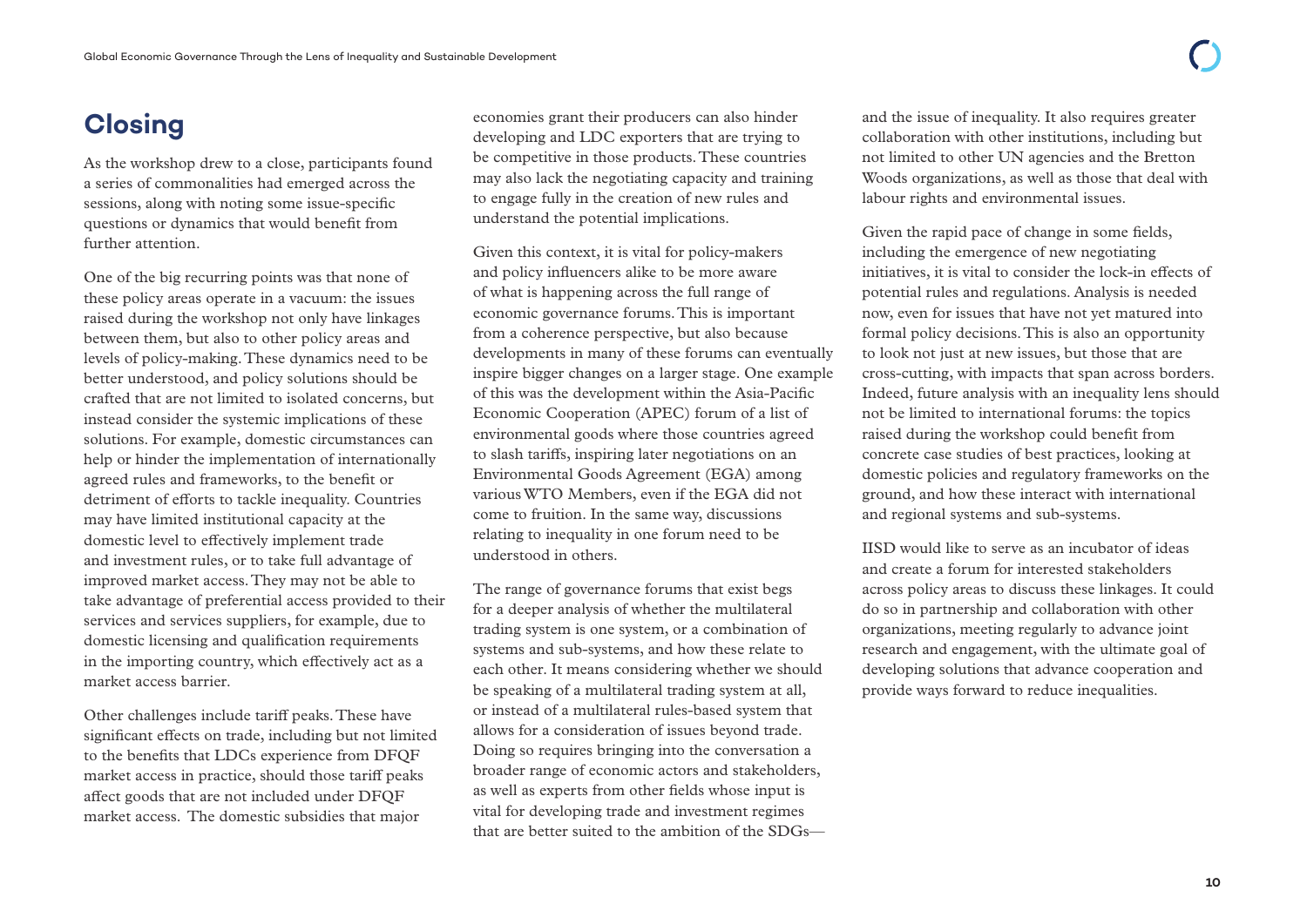### <span id="page-12-0"></span>**References**

*\*The vast majority of this meeting summary is the result of the insights gained from the September 13, 2019, workshop organized by IISD on global economic governance, sustainable development and income inequality, as well as the related background papers prepared for this event. The background papers, as well as supplementary research used for the purpose of this meeting report, are cited below.*

Baliño, S., Cosbey, A., & Hepburn, J. (2019). *Global economic governance through the lens of inequality and sustainable development: Background papers series*. Winnipeg: International Institute for Sustainable Development. Retrieved from [https://www.iisd.org/](https://www.iisd.org/event/global-economic-governance-through-lens-inequality-and-sustainable-development) [event/global-economic-governance-through-lens](https://www.iisd.org/event/global-economic-governance-through-lens-inequality-and-sustainable-development)[inequality-and-sustainable-development](https://www.iisd.org/event/global-economic-governance-through-lens-inequality-and-sustainable-development)

Banga, R. (2019). *Growing trade in electronic transmissions: Implications for the South* (United Nations Conference on Trade and Development [UNCTAD], Research Paper No. 29). Retrieved from [https://unctad.org/en/PublicationsLibrary/ser](https://unctad.org/en/PublicationsLibrary/ser-rp-2019d1_en.pdf)[rp-2019d1\\_en.pdf](https://unctad.org/en/PublicationsLibrary/ser-rp-2019d1_en.pdf)

Dabla-Norris, E., Kochhar, K., Suphaphiphat, N., Ricka, F., & Tsounta, E. (2015). *Causes and consequences of income inequality: A global perspective* (IMF Staff Discussion Note SDN/15/13). Retrieved from [https://www.imf.org/en/Publications/Staff-](https://www.imf.org/en/Publications/Staff-Discussion-Notes/Issues/2016/12/31/Causes-and-Consequences-of-Income-Inequality-A-Global-Perspective-42986)[Discussion-Notes/Issues/2016/12/31/Causes-and-](https://www.imf.org/en/Publications/Staff-Discussion-Notes/Issues/2016/12/31/Causes-and-Consequences-of-Income-Inequality-A-Global-Perspective-42986)[Consequences-of-Income-Inequality-A-Global-](https://www.imf.org/en/Publications/Staff-Discussion-Notes/Issues/2016/12/31/Causes-and-Consequences-of-Income-Inequality-A-Global-Perspective-42986)[Perspective-42986](https://www.imf.org/en/Publications/Staff-Discussion-Notes/Issues/2016/12/31/Causes-and-Consequences-of-Income-Inequality-A-Global-Perspective-42986)

Economic Times. (2019). US criticises India's data localization norms, draft e-commerce policy. Retrieved from [https://economictimes.](https://economictimes.indiatimes.com/news/economy/foreign-trade/us-criticises-indias-data-localisation-norms-draft-e-commerce-policy/articleshow/68794927.cms?from=mdr#targetText=The%20report%20also%20said%20the,are%20%22discriminatory%20in%20nature%22.&targetText=%22In%20July%202018%2C%20the%20Indian,draft%20Personal%20Data%20Protection%20Bill) [indiatimes.com/news/economy/foreign-trade/](https://economictimes.indiatimes.com/news/economy/foreign-trade/us-criticises-indias-data-localisation-norms-draft-e-commerce-policy/articleshow/68794927.cms?from=mdr#targetText=The%20report%20also%20said%20the,are%20%22discriminatory%20in%20nature%22.&targetText=%22In%20July%202018%2C%20the%20Indian,draft%20Personal%20Data%20Protection%20Bill) [us-criticises-indias-data-localisation-norms](https://economictimes.indiatimes.com/news/economy/foreign-trade/us-criticises-indias-data-localisation-norms-draft-e-commerce-policy/articleshow/68794927.cms?from=mdr#targetText=The%20report%20also%20said%20the,are%20%22discriminatory%20in%20nature%22.&targetText=%22In%20July%202018%2C%20the%20Indian,draft%20Personal%20Data%20Protection%20Bill)[draft-e-commerce-policy/articleshow/68794927.](https://economictimes.indiatimes.com/news/economy/foreign-trade/us-criticises-indias-data-localisation-norms-draft-e-commerce-policy/articleshow/68794927.cms?from=mdr#targetText=The%20report%20also%20said%20the,are%20%22discriminatory%20in%20nature%22.&targetText=%22In%20July%202018%2C%20the%20Indian,draft%20Personal%20Data%20Protection%20Bill) [cms?from=mdr#targetText=The%20report%20](https://economictimes.indiatimes.com/news/economy/foreign-trade/us-criticises-indias-data-localisation-norms-draft-e-commerce-policy/articleshow/68794927.cms?from=mdr#targetText=The%20report%20also%20said%20the,are%20%22discriminatory%20in%20nature%22.&targetText=%22In%20July%202018%2C%20the%20Indian,draft%20Personal%20Data%20Protection%20Bill) [also%20said%20the,are%20%22discriminatory%20](https://economictimes.indiatimes.com/news/economy/foreign-trade/us-criticises-indias-data-localisation-norms-draft-e-commerce-policy/articleshow/68794927.cms?from=mdr#targetText=The%20report%20also%20said%20the,are%20%22discriminatory%20in%20nature%22.&targetText=%22In%20July%202018%2C%20the%20Indian,draft%20Personal%20Data%20Protection%20Bill) [in%20nature%22.&targetText=%22In%20July%20](https://economictimes.indiatimes.com/news/economy/foreign-trade/us-criticises-indias-data-localisation-norms-draft-e-commerce-policy/articleshow/68794927.cms?from=mdr#targetText=The%20report%20also%20said%20the,are%20%22discriminatory%20in%20nature%22.&targetText=%22In%20July%202018%2C%20the%20Indian,draft%20Personal%20Data%20Protection%20Bill) [2018%2C%20the%20Indian,draft%20Personal%20](https://economictimes.indiatimes.com/news/economy/foreign-trade/us-criticises-indias-data-localisation-norms-draft-e-commerce-policy/articleshow/68794927.cms?from=mdr#targetText=The%20report%20also%20said%20the,are%20%22discriminatory%20in%20nature%22.&targetText=%22In%20July%202018%2C%20the%20Indian,draft%20Personal%20Data%20Protection%20Bill) [Data%20Protection%20Bill](https://economictimes.indiatimes.com/news/economy/foreign-trade/us-criticises-indias-data-localisation-norms-draft-e-commerce-policy/articleshow/68794927.cms?from=mdr#targetText=The%20report%20also%20said%20the,are%20%22discriminatory%20in%20nature%22.&targetText=%22In%20July%202018%2C%20the%20Indian,draft%20Personal%20Data%20Protection%20Bill)

Organisation for Economic Co-operation and Development (OECD). (n.d.). *Inclusive growth*. Retrieved from [https://www.oecd.org/inclusive](https://www.oecd.org/inclusive-growth/)[growth/](https://www.oecd.org/inclusive-growth/)

United Nations Conference on Trade and Development (UNCTAD). (2015). *Trade and Development Report, 2015: Making the international financial architecture work for development. Chapter II: Financialization and its macroeconomic discontents*. Retrieved from [https://unctad.org/en/](https://unctad.org/en/PublicationChapters/tdr2015ch2_en.pdf) [PublicationChapters/tdr2015ch2\\_en.pdf](https://unctad.org/en/PublicationChapters/tdr2015ch2_en.pdf)

United Nations Conference on Trade and Development. (2018). *Trade and Development Report 2018: Power, platforms and the free trade delusion*. Retrieved from [https://unctad.org/en/](https://unctad.org/en/PublicationsLibrary/tdr2018_en.pdf) [PublicationsLibrary/tdr2018\\_en.pdf](https://unctad.org/en/PublicationsLibrary/tdr2018_en.pdf)

United Nations Conference on Trade and Development. (2019). *Global e-Commerce sales surged to \$29 trillion*. Retrieved from [https://unctad.org/en/](https://unctad.org/en/pages/PressRelease.aspx?OriginalVersionID=505) [pages/PressRelease.aspx?OriginalVersionID=505](https://unctad.org/en/pages/PressRelease.aspx?OriginalVersionID=505)

World Trade Organization (WTO). (1994a). *Agreement on Agriculture*. Retrieved from [https://www.](https://www.wto.org/english/docs_e/legal_e/14-ag_01_e.htm) [wto.org/english/docs\\_e/legal\\_e/14-ag\\_01\\_e.htm](https://www.wto.org/english/docs_e/legal_e/14-ag_01_e.htm)

World Trade Organization. (1994b). *Agreement on Subsidies and Countervailing Measures*. Retrieved from [https://www.wto.org/english/docs\\_e/legal\\_e/24](https://www.wto.org/english/docs_e/legal_e/24-scm_01_e.htm) [scm\\_01\\_e.htm](https://www.wto.org/english/docs_e/legal_e/24-scm_01_e.htm)

World Trade Organization. (1994c). *Marrakesh Agreement Establishing the World Trade Organization*. Retrieved from [https://www.wto.org/english/docs\\_e/](https://www.wto.org/english/docs_e/legal_e/04-wto_e.htm) [legal\\_e/04-wto\\_e.htm](https://www.wto.org/english/docs_e/legal_e/04-wto_e.htm)

World Trade Organization. (1994d). *Agreement on Trade-Related Aspects of Intellectual Property Rights*. Retrieved from [https://www.wto.org/english/docs\\_e/](https://www.wto.org/english/docs_e/legal_e/27-trips_01_e.htm) [legal\\_e/27-trips\\_01\\_e.htm](https://www.wto.org/english/docs_e/legal_e/27-trips_01_e.htm)

World Trade Organization. (1994e). *Agreement on Trade-Related Investment Measures*. Retrieved from [https://www.wto.org/english/docs\\_e/legal\\_e/18](https://www.wto.org/english/docs_e/legal_e/18-trims_e.htm) [trims\\_e.htm](https://www.wto.org/english/docs_e/legal_e/18-trims_e.htm)

World Trade Organization. (2008). *The December 2008 NAMA modalities text made simple*. Retrieved from [https://www.wto.org/english/tratop\\_e/](https://www.wto.org/english/tratop_e/markacc_e/guide_dec08_e.htm) [markacc\\_e/guide\\_dec08\\_e.htm](https://www.wto.org/english/tratop_e/markacc_e/guide_dec08_e.htm)